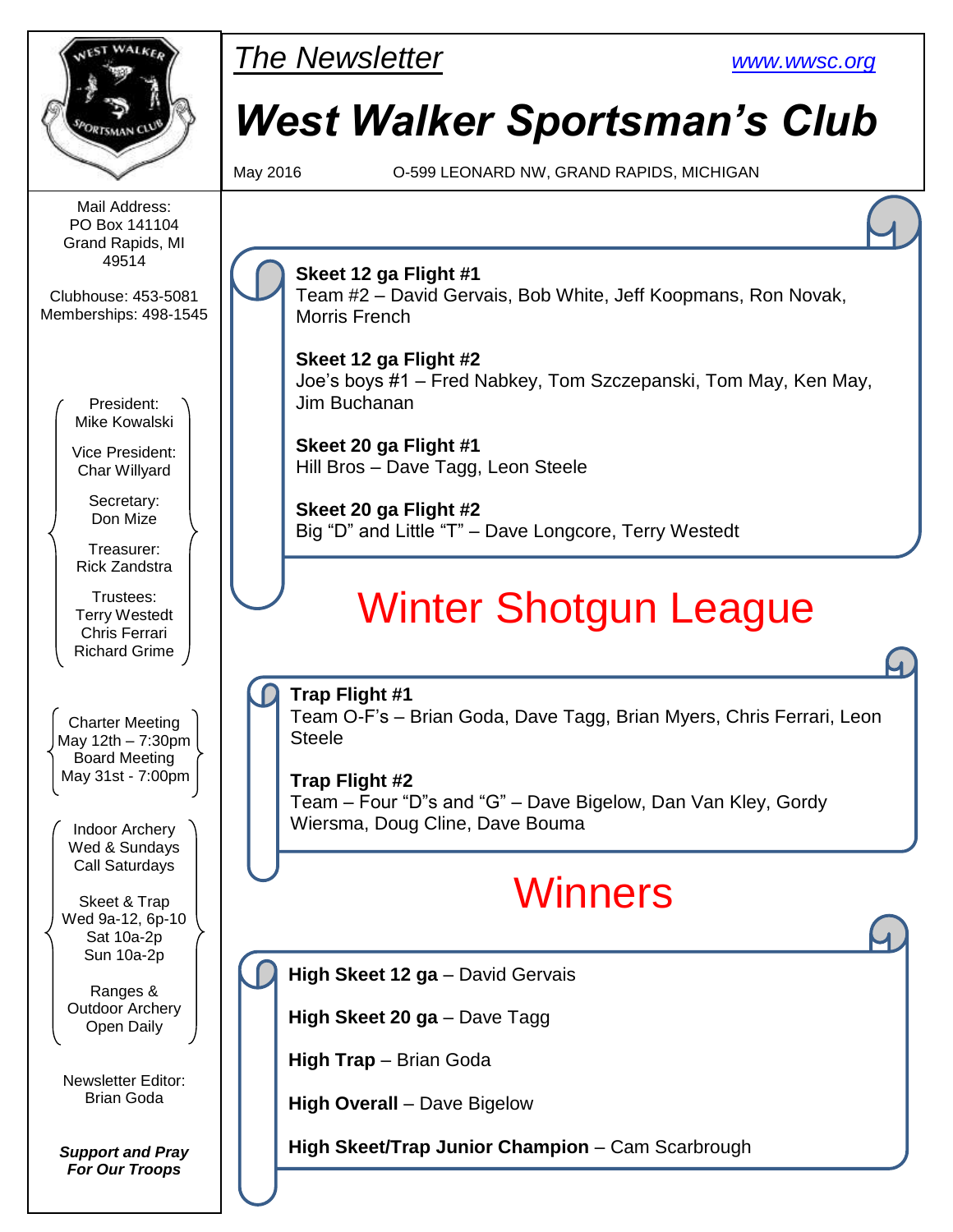# **Hunter Safety**

West Walker is proud to support the DNR Hunter Safety program. Instructors are certified by the Michigan Department of Natural Resources. Our instructors volunteer their time and expertise to teach and make hunting the truly safe sport it is.

This is a twelve-hour course consisting of both classroom instruction as well as practical hands-on training. Class work consists of learning and understanding the hunter safety book, various demonstrations, and the written safety test. Students are also given hands-on experience with shotguns, pistols, and .22 rifles as well as the safe way of crossing a fence, walking in a field with other hunters, and removing a firearm from a vehicle.

We offer two Hunter Safety classes every year, one in July and one in August. Sign up for classes begins in May. Class size is limited so be sure to sign up early to reserve your spot. The cost is \$8.00 and you must pre-register. **Attendance on all 4 dates is mandatory**. To register or for more information please contact Ron Kobel at 453-3645.

### Hunt Safely!!!

| 2016 Hunter Safety Class Schedule      |                                    |  |  |  |  |
|----------------------------------------|------------------------------------|--|--|--|--|
| Class $#1$ – July                      | Class #2 - August                  |  |  |  |  |
| Saturday, July 16 9:00 am $-$ 1:00 pm  | Saturday, Aug 20 9:00 am - 1:00 pm |  |  |  |  |
| Tuesday, July 19 7:00 pm $-$ 9:00 pm   | Tuesday, Aug 23 7:00 pm - 9:00 pm  |  |  |  |  |
| Thursday, July 21 7:00 pm $-$ 9:00 pm  | Thursday, Aug 25 7:00 pm - 9:00 pm |  |  |  |  |
| Saturday, July 23 $9:00$ am $-1:00$ pm | Saturday, Aug 27 9:00 am - 1:00 pm |  |  |  |  |

## **Email Address (Yours)**

WWSC asks for your email address on our membership cards when you purchase or renew a membership. We use your email address to send monthly newsletter notifications, special event emails such as our annual Big Gun Raffle and Sportsman's Banquet, and a renewal reminder when your membership expires. As with all of your personal data, your email address will be kept confidential and never be sold or shared with anyone.

If you have been getting a monthly newsletter notification, then we have your current email on file and we thank you. If not, either you didn't provide one or sometimes they are difficult to read and get entered wrong. If you have an email address, you want to share with us, please submit it to memberships@wwsc.org along with your name and/or membership card number so we can update our records. As sportsmen and sportswomen, we choose to enjoy the natural resources this great country has to offer and the burden of preserving those resources falls on our shoulders. Saving paper means saving trees. In addition to saving trees by not using traditional "snail mail" to send notifications we would be saving countless gallons of fuel thus preventing further air pollution. In addition, the monies saved by using email goes directly back in the club's pocket and is used to maintain and improve the club for all our members.

Sportsman's Pledge – "I give my pledge as an American to save and faithfully defend from waste the natural resources of my country: its air, soils, and minerals; its forests, waters, and wildlife"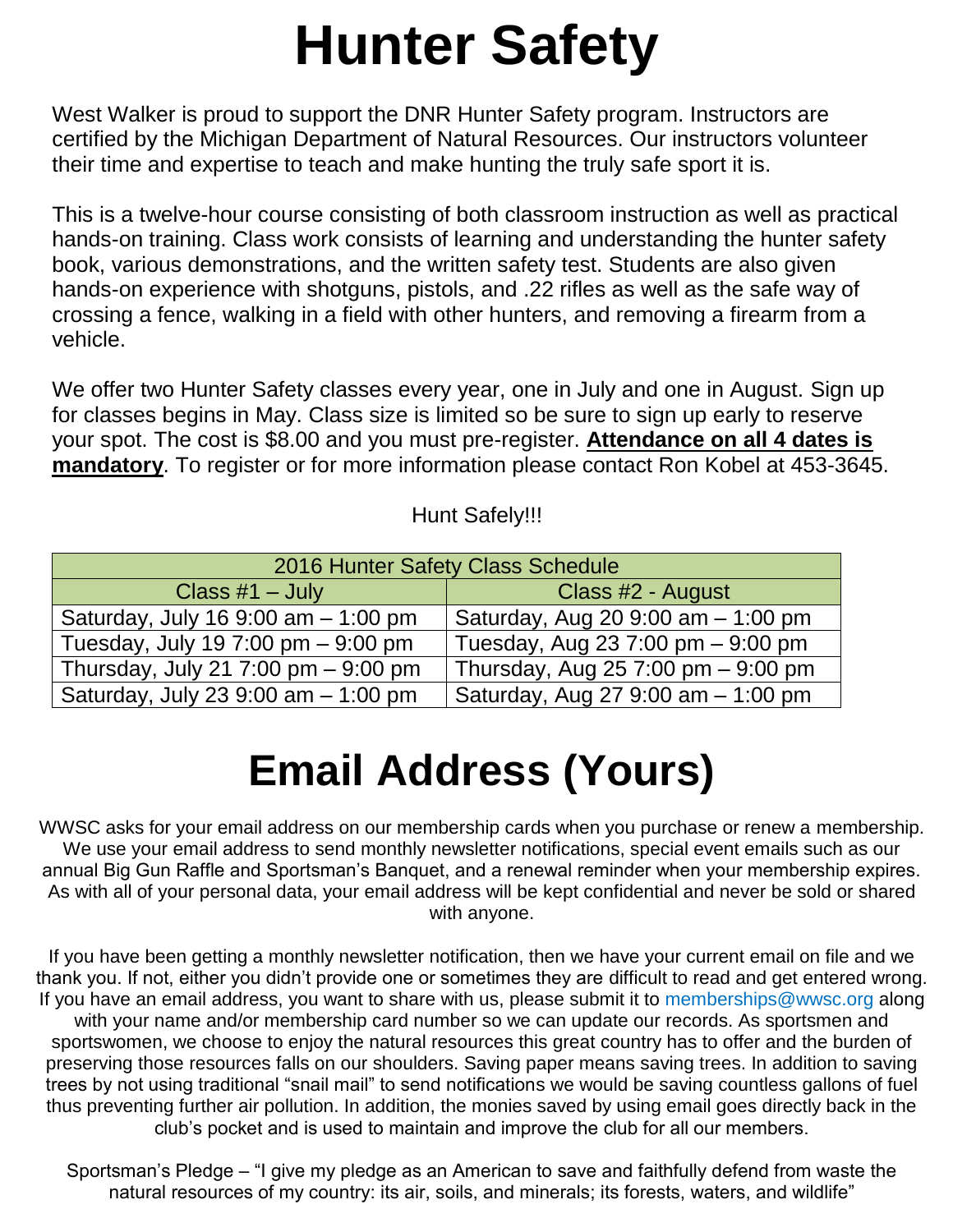#### **Gun Safes**

Walk – In Vault Doors Fort Knox – American Security – Graffunder

## **HOOGERHYDE SAFE**

1033 Leonard St NW, Grand Rapids, MI 49504 **Phone: (616) 458-6365** Fax: (616) 485-2554

## **SK FULL DRAW 3-D ARCHERY RANGE**

10751 12th Ave., Grand Rapids, MI 49534 Phone: **(616) 791-7970**

Open 7 Days **Stan Kurek**

Dawn to Dusk WWSC Member

#### **May Range Hours**

**May 1 – 15**

Mon – Sat: 9:00am – 8:30pm Sundays: 10:00am – 8:30pm

#### **May 16 – 31**

Mon – Sat: 9:00am – 9:00pm Sundays: 10:00am – 9:00pm

[Link for range hours](http://www.wwsc.org/range-hours.shtml)

[Link for range rules](http://www.wwsc.org/img/ranges/RangeRules.pdf)



#### **Monday Night Archery League Winners**

First Place – Dan Bradley Second Place – Brian Goda Third Place – Jason Dusendang (not pictured) Junior Champion – Joe Scarbrough Most Improved – Emily Kiss